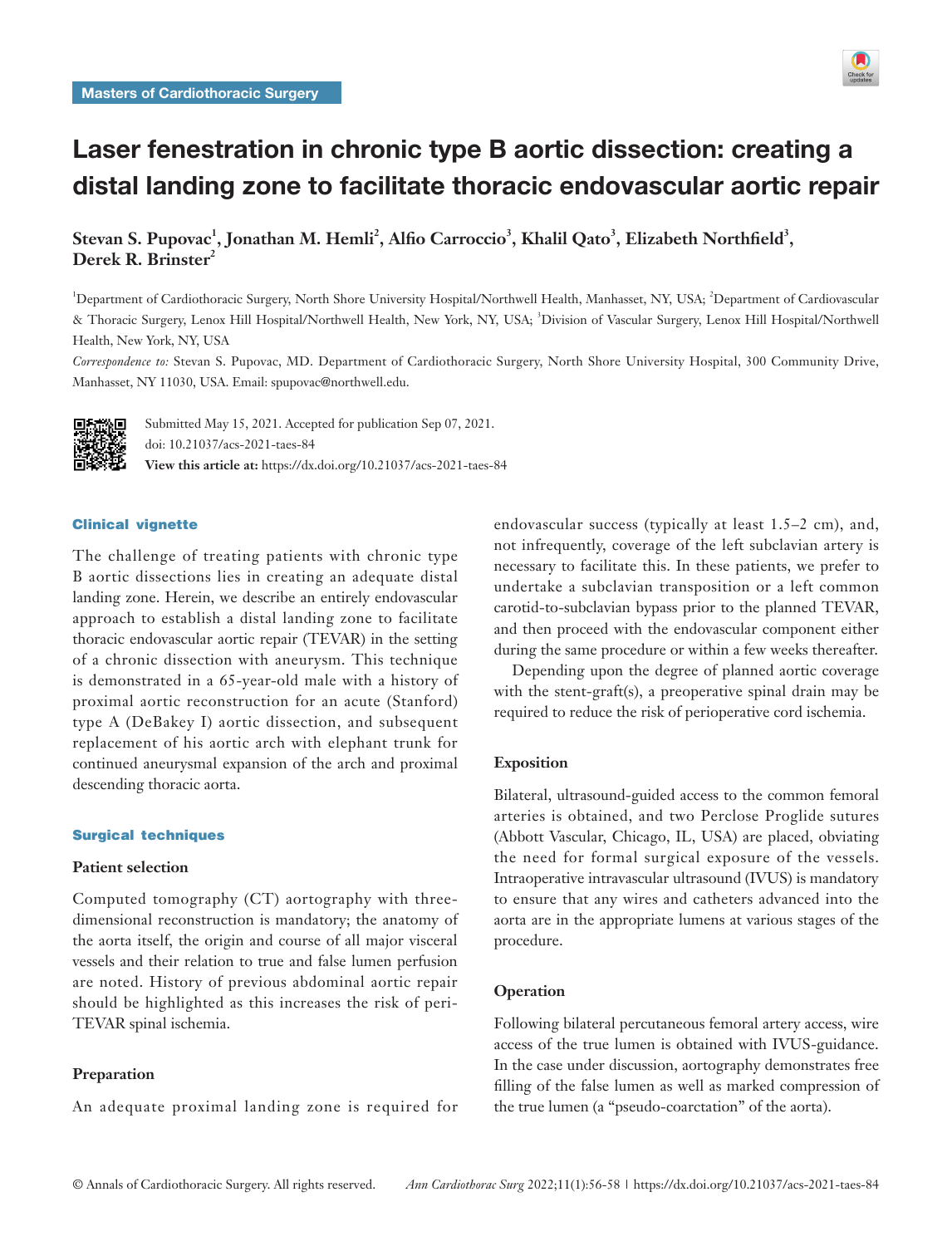### **Annals of cardiothoracic surgery, Vol 11, No 1 January 2022 57**

The first endovascular stent-graft is advanced into the true-lumen and deployed (*Video 02*:*34*). Balloon dilatation of the proximal landing zone is undertaken to ensure appropriate graft expansion (*Video 03*:*07*). The "knickerbocker" technique is employed, whereby balloon rupture of the dissection flap is attempted, to allow apposition of the stent-graft to the aortic wall (*Video 03*:*18*). Not unexpectedly, there remains significant true-lumen compression with continued unimpeded filling of the false lumen (*Video 03*:*27*).

In order to facilitate further TEVAR, laser perforation of the chronic dissection flap to create a distal landing zone is performed. A 2 mm laser atherectomy catheter is utilized to create a hole in the intimal septum. We typically start using the laser at an energy output of 45 mJ/mm<sup>2</sup> at 80 pulses/second, gradually increasing to a maximum of 60 mJ/mm<sup>2</sup>. A steerable introducer is useful to help guide the laser catheter into the appropriate position, and, as mentioned, IVUS is indispensable. Following initial intimal perforation, the laser catheter is advanced into the false lumen such that there is now wire access in both aortic channels (*Video 04*:*23*–*04*:*43*).

A 14-French laser sheath is loaded over both (true and false lumen) wires and advanced into the descending aorta until it meets the intimal septum. Controlled longitudinal laser fenestration of the intimal septum is undertaken under IVUS-guidance (*Video 05*:*05*–*05*:*45*).

We then proceed to position a second endovascular stentgraft, however, this proves somewhat more challenging than expected due to the tortuosity of the native aorta and interference of the new nosecone with the previously deployed stent-graft (*Video 05*:*46*–*05*:*58*). To provide a more rigid rail over which to advance the new stent-graft, a "body-flossing" technique is undertaken, attaining wire access via the right brachial artery and retrieving it from below (*Video 06*:*12*–*06*:*32*). The second stent-graft is now able to be advanced and deployed successfully (*Video 06*:*33*).

As expected, interval aortography still demonstrates filling of the false lumen (*Video 06*:*59*). Subsequently, a third stent-graft is deployed, now achieving the desired result, without further evidence of flow into the false lumen (*Video 07*:*10*–*7*:*32*).

# **Completion**

The Perclose Proglide sutures are secured, hemostasis is obtained at the groin sites and the patient is typically extubated on the operating table.

For those patients who have a spinal drain, cerebrospinal fluid is drained for the subsequent 24–48 hours, guided by their neurological exam, capped 6 hours prior (to check for neurological sequalae) and the drain is then removed. The patient is typically discharged within 72 hours of the procedure.

A progress CT is usually obtained within the first month after discharge. In the case under discussion, a CT done two weeks post-operatively confirms a successful outcome, with a completely thrombosed false-lumen, a widely-patent true lumen with improved distal perfusion and no endoleak (*Video 07*:*47*).

# **Comments**

Open surgical repair has been the traditional approach for patients with chronic dissection of the descending aorta with aneurysmal degeneration (1). This approach, however, is fraught with substantial morbidity including risks of stroke (4–16%), paraplegia (5–9%) and death (6–8%) (2). To mitigate these risks, TEVAR has continued to emerge as an alternative treatment strategy for these complex aortic pathologies (1-3).

Complete thrombosis of the false lumen is a prerequisite for achieving successful reverse remodeling of the aorta. In those patients in whom the dissection process is limited to the thoracic aorta (above the celiac artery), TEVAR has been reported to successfully achieve thrombosis of the false lumen in >80% of patients (4). However, when the dissection process extends into the abdomen, the absence of a suitable distal landing zone for the stent-graft reduces the likelihood of complete false lumen thrombosis to <20% (4), necessitating further reintervention down the track.

The fibrotic, immobile nature of a chronic dissection flap represents the major barrier to establishing a suitable distal landing zone for TEVAR in these cases. As we have demonstrated, controlled laser fenestration of the septum is one way to overcome this challenge and facilitate a successful endovascular strategy. We suggest that TEVAR be considered for all patients with aneurysmal chronic distal dissections who have favorable anatomy, although we regard a genetic aortopathy as a relative contraindication to this approach.

# Acknowledgments

The authors are grateful to Jarrod Cole for his illustrative assistance in the preparation of this manuscript. *Funding:* None.